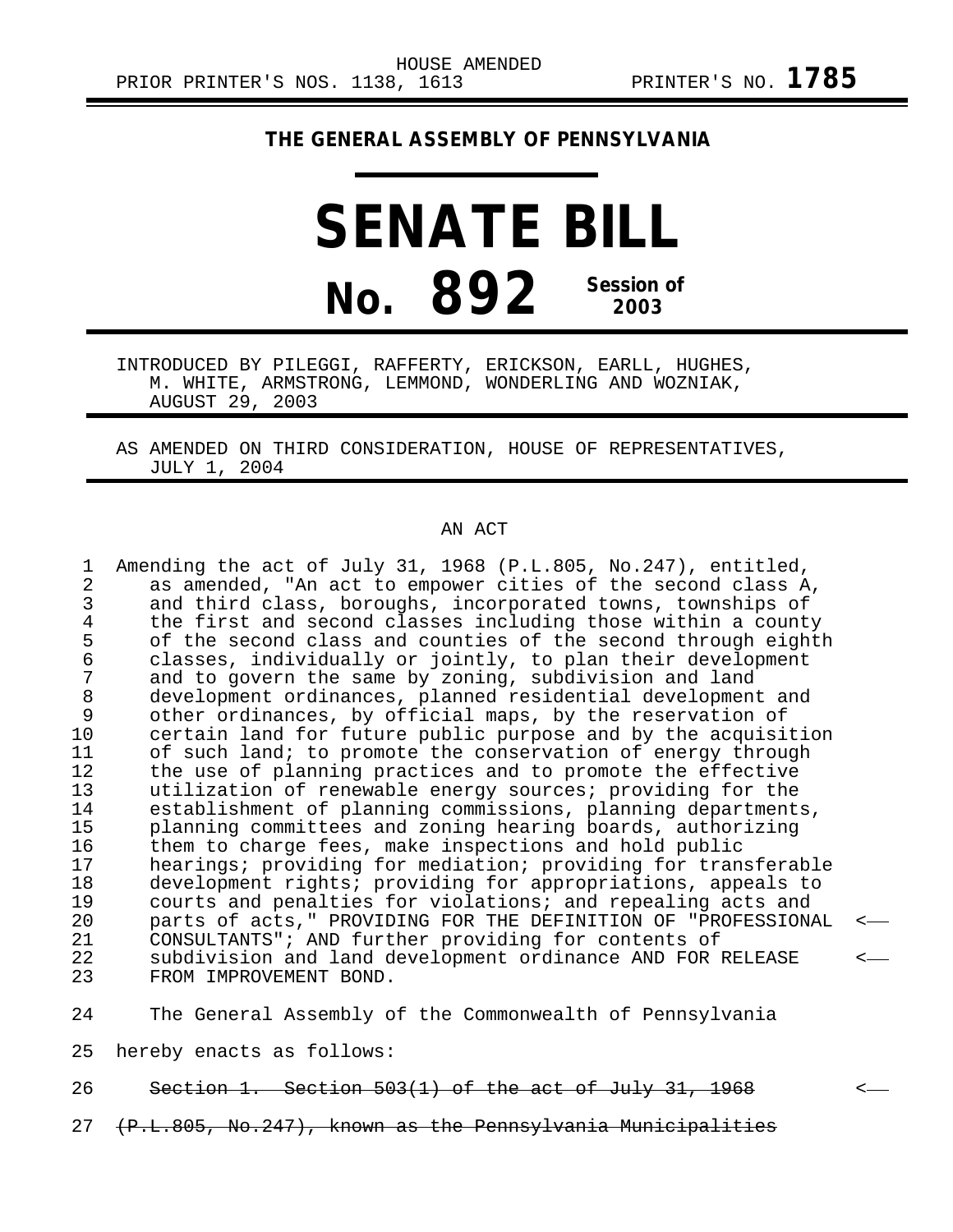| 1  | Planning Code, reenacted and amended December 21, 1988             |
|----|--------------------------------------------------------------------|
| 2  | $(P.L.1329, No.170)$ and amended June 22, 2000 (P.L.495, No.68),   |
| 3  | is amended to read:                                                |
| 4  | Section 503. Contents of Subdivision and Land Development          |
| 5  | Ordinance. The subdivision and land development ordinance may      |
| 6  | include, but need not be limited to:                               |
| 7  | (1) Provisions for the submittal and processing of                 |
| 8  | plats, including the charging of review fees, and                  |
| 9  | specifications for such plats, including certification as to       |
| 10 | the accuracy of plats and provisions for preliminary and           |
| 11 | final approval and for processing of final approval by stages      |
| 12 | or sections of development. Such plats and surveys shall be        |
| 13 | prepared in accordance with the act of May 23, 1945 (P.L.913,      |
| 14 | No.367), known as the "Engineer, Land Surveyor and Geologist       |
| 15 | Registration Law," except that this requirement shall not          |
| 16 | preclude the preparation of a plat in accordance with the act      |
| 17 | of January 24, 1966 (1965 P.L.1527, No.535), known as the          |
| 18 | "Landscape Architects' Registration Law," when it is               |
| 19 | appropriate to prepare the plat using professional services        |
| 20 | as set forth in the definition of the "practice of landscape       |
| 21 | architecture" under section 2 of that act. Review fees may         |
| 22 | include reasonable and necessary charges by the                    |
| 23 | municipality's professional consultants or engineer for            |
| 24 | review and report thereon to the municipality and fees paid        |
| 25 | to an attorney engaged by the municipality for services            |
| 26 | <u>related to a review of plats or development plans submitted</u> |
| 27 | to the municipality. Such review fees shall be based upon a        |
| 28 | schedule established by ordinance or resolution. Such review       |
| 29 | fees shall be reasonable and in accordance with the ordinary       |
| 30 | and customary charges by the municipal engineer or consultant      |
|    | 20030S0892B1785<br>$-2-$                                           |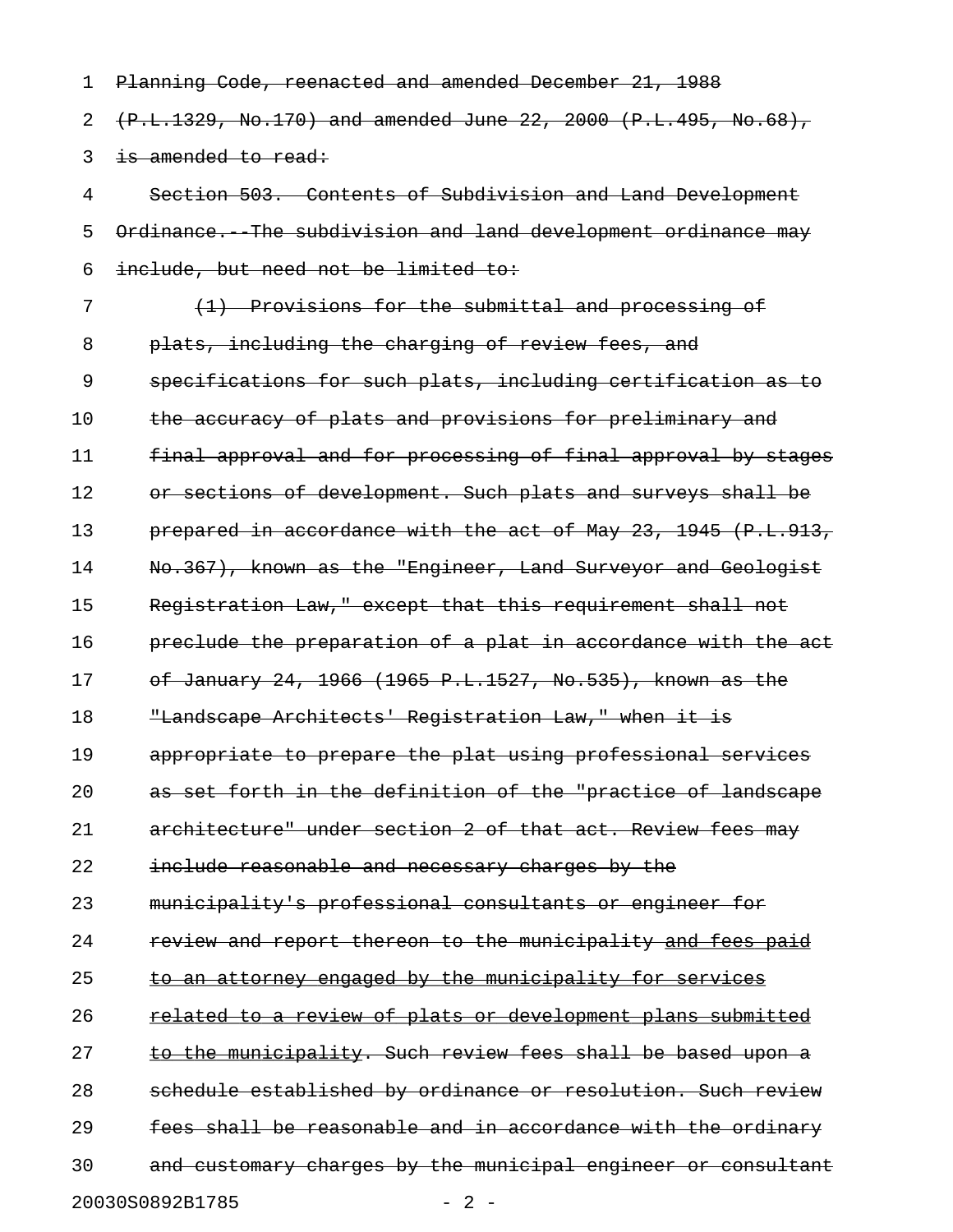1 or attorney for similar service in the community, but in no 2 event shall the fees exceed the rate or cost charged by the 3 engineer or consultant or attorney to the municipalities when 4 fees are not reimbursed or otherwise imposed on applicants.  $\frac{1}{1}$   $\frac{1}{1}$  In the event the applicant disputes the amount 6 of any such review fees, the applicant shall, within 14 7 days of the applicant's receipt of the bill, notify the 8 municipality that such fees are disputed, in which case 9 the municipality shall not delay or disapprove a 10 subdivision or land development application due to the 11 applicant's request over disputed fees. 12 (ii) In the event that the municipality and the 13 applicant cannot agree on the amount of review fees which 14 **are reasonable and necessary, then the applicant and the** 15 municipality shall follow the procedure for dispute 16 **resolution set forth in section 510(g), provided that the** 17 **professionals resolving such dispute shall be of the same** 18 **profession or discipline as the [consultants]** 19 **professionals whose fees are being disputed.** 20 \* \* \* 21 Section 2. This act shall take effect in 60 days. 22 SECTION 1. SECTION 107(A) OF THE ACT OF JULY 31, 1968 < 23 (P.L.805, NO.247), KNOWN AS THE PENNSYLVANIA MUNICIPALITIES 24 PLANNING CODE, REENACTED AND AMENDED DECEMBER 21, 1988 25 (P.L.1329, NO.170), IS AMENDED BY ADDING A DEFINITION TO READ: 26 SECTION 107. DEFINITIONS.--(A) THE FOLLOWING WORDS AND 27 PHRASES WHEN USED IN THIS ACT SHALL HAVE THE MEANINGS GIVEN TO 28 THEM IN THIS SUBSECTION UNLESS THE CONTEXT CLEARLY INDICATES 29 OTHERWISE: 30 \* \* \*

20030S0892B1785 - 3 -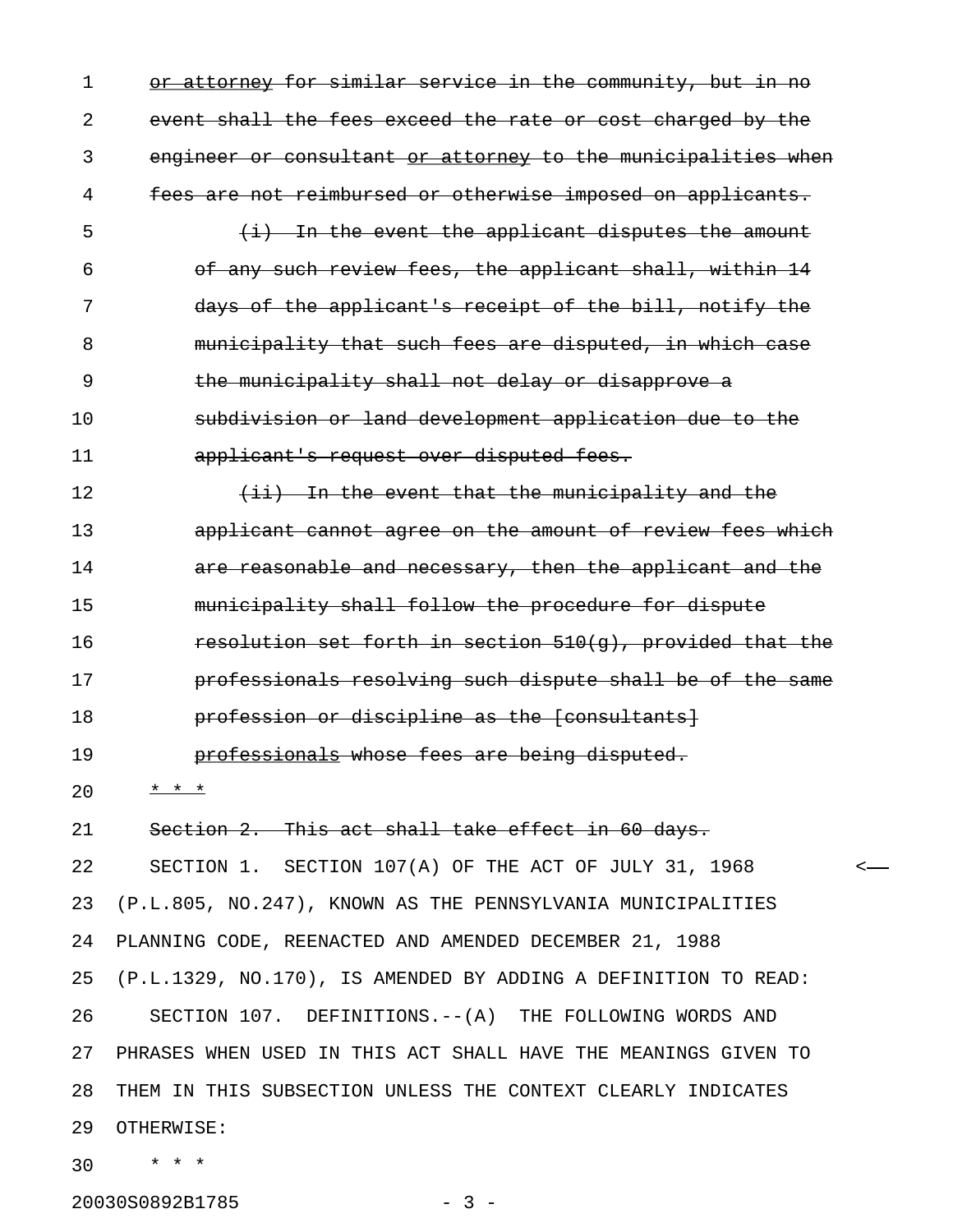1 "PROFESSIONAL CONSULTANTS," PERSONS WHO PROVIDE EXPERT OR \_\_\_\_\_\_\_\_\_\_\_\_\_\_\_\_\_\_\_\_\_\_\_\_\_\_\_\_\_\_\_\_\_\_\_\_\_\_\_\_\_\_\_\_\_\_\_\_\_\_\_\_\_\_\_\_\_\_ 2 PROFESSIONAL ADVICE, INCLUDING, BUT NOT LIMITED TO, ARCHITECTS, <-3 ATTORNEYS, CERTIFIED PUBLIC ACCOUNTANTS, ENGINEERS, GEOLOGISTS, < 4 LAND SURVEYORS, LANDSCAPE ARCHITECTS OR PLANNERS.

5 \* \* \*

6 SECTION 2. SECTION 503(1) OF THE ACT, AMENDED JUNE 22, 2000 7 (P.L.495, NO.68), IS AMENDED TO READ:

8 SECTION 503. CONTENTS OF SUBDIVISION AND LAND DEVELOPMENT 9 ORDINANCE.--THE SUBDIVISION AND LAND DEVELOPMENT ORDINANCE MAY 10 INCLUDE, BUT NEED NOT BE LIMITED TO:

11 (1) PROVISIONS FOR THE SUBMITTAL AND PROCESSING OF 12 PLATS, INCLUDING THE CHARGING OF REVIEW FEES, AND 13 SPECIFICATIONS FOR SUCH PLATS, INCLUDING CERTIFICATION AS TO 14 THE ACCURACY OF PLATS AND PROVISIONS FOR PRELIMINARY AND 15 FINAL APPROVAL AND FOR PROCESSING OF FINAL APPROVAL BY STAGES 16 OR SECTIONS OF DEVELOPMENT. SUCH PLATS AND SURVEYS SHALL BE 17 PREPARED IN ACCORDANCE WITH THE ACT OF MAY 23, 1945 (P.L.913, 18 NO.367), KNOWN AS THE "ENGINEER, LAND SURVEYOR AND GEOLOGIST 19 REGISTRATION LAW," EXCEPT THAT THIS REQUIREMENT SHALL NOT 20 PRECLUDE THE PREPARATION OF A PLAT IN ACCORDANCE WITH THE ACT 21 OF JANUARY 24, 1966 (1965 P.L.1527, NO.535), KNOWN AS THE 22 "LANDSCAPE ARCHITECTS' REGISTRATION LAW," WHEN IT IS 23 APPROPRIATE TO PREPARE THE PLAT USING PROFESSIONAL SERVICES 24 AS SET FORTH IN THE DEFINITION OF THE "PRACTICE OF LANDSCAPE 25 ARCHITECTURE" UNDER SECTION 2 OF THAT ACT. REVIEW FEES MAY 26 INCLUDE REASONABLE AND NECESSARY CHARGES BY THE 27 MUNICIPALITY'S PROFESSIONAL CONSULTANTS [OR ENGINEER] FOR 28 REVIEW AND REPORT THEREON TO THE MUNICIPALITY. SUCH REVIEW 29 FEES SHALL BE BASED UPON A SCHEDULE ESTABLISHED BY ORDINANCE 30 OR RESOLUTION. SUCH REVIEW FEES SHALL BE REASONABLE AND IN 20030S0892B1785 - 4 -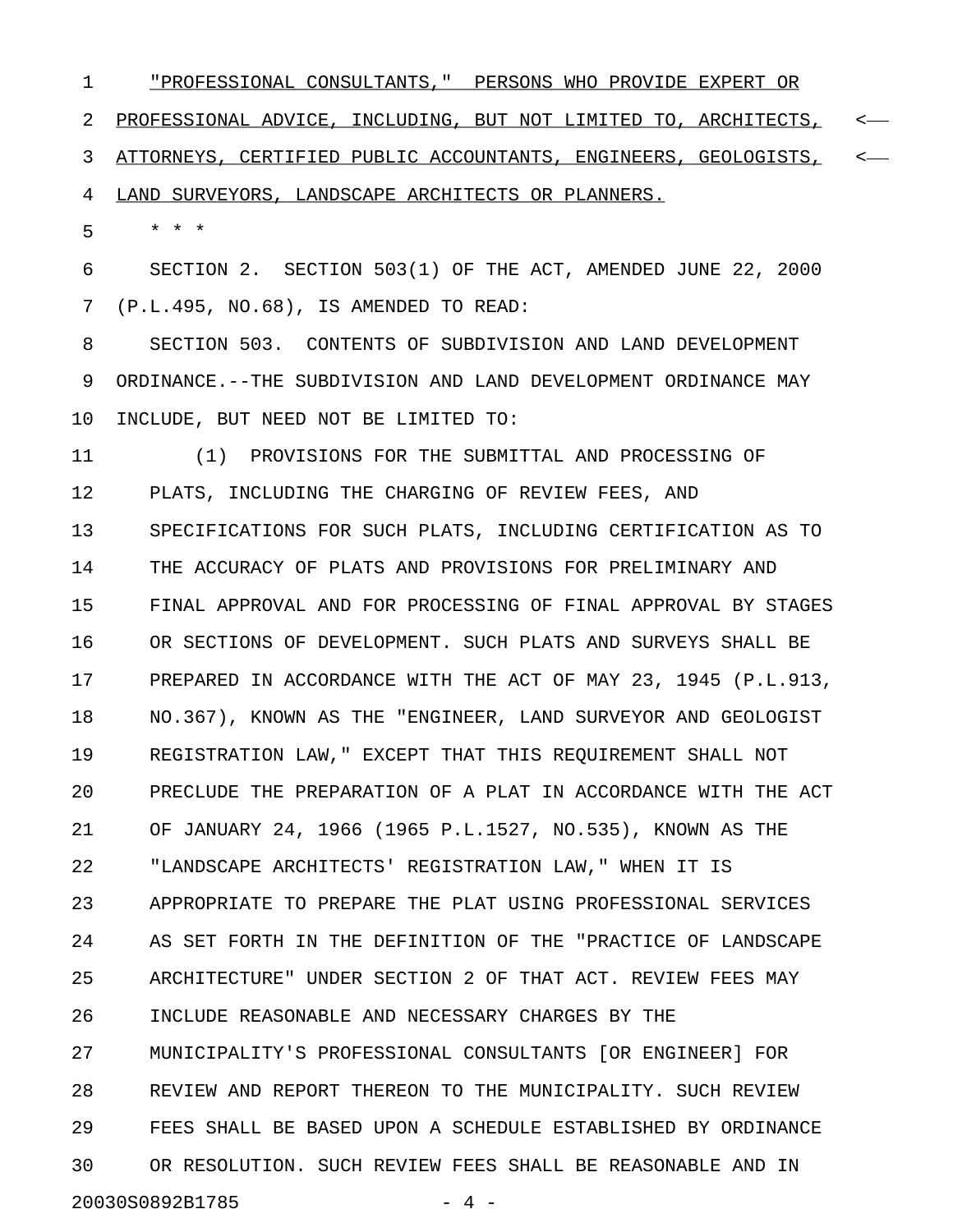1 ACCORDANCE WITH THE ORDINARY AND CUSTOMARY CHARGES [BY THE 2 MUNICIPAL ENGINEER OR CONSULTANT] FOR SIMILAR SERVICE IN THE 3 COMMUNITY, BUT IN NO EVENT SHALL THE FEES EXCEED THE RATE OR 4 COST CHARGED BY THE [ENGINEER OR CONSULTANT TO THE 5 MUNICIPALITIES WHEN FEES] PROFESSIONAL CONSULTANT FOR 6 COMPARABLE SERVICES TO THE MUNICIPALITY FOR SERVICES WHICH 7 ARE NOT REIMBURSED OR OTHERWISE IMPOSED ON APPLICANTS. FEES 8 CHARGED TO THE MUNICIPALITY RELATING TO ANY APPEAL OF A 9 DECISION ON AN APPLICATION SHALL NOT BE CONSIDERED REVIEW 10 FEES AND MAY NOT BE CHARGED TO AN APPLICANT.

11 (I) THE GOVERNING BODY SHALL SUBMIT TO THE APPLICANT \_\_\_\_\_\_\_\_\_\_\_\_\_\_\_\_\_\_\_\_\_\_\_\_\_\_\_\_\_\_\_\_\_\_\_\_\_\_\_\_\_\_\_\_\_\_\_\_ 12 AN ITEMIZED BILL SHOWING WORK PERFORMED, IDENTIFYING THE 13 PERSON PERFORMING THE SERVICES AND THE TIME AND DATE 14 SPENT FOR EACH TASK. NOTHING IN THIS SUBPARAGRAPH SHALL 15 PROHIBIT INTERIM ITEMIZED BILLING OR MUNICIPAL ESCROW OR 16 OTHER SECURITY REQUIREMENTS. IN THE EVENT THE APPLICANT 17 DISPUTES THE AMOUNT OF ANY SUCH REVIEW FEES, THE 18 APPLICANT SHALL, [WITHIN 14 DAYS OF THE APPLICANT'S 19 RECEIPT OF THE BILL] NO LATER THAN 45 DAYS AFTER THE DATE 20 OF TRANSMITTAL OF THE BILL TO THE APPLICANT, NOTIFY THE 21 MUNICIPALITY AND THE MUNICIPALITY'S PROFESSIONAL 22 CONSULTANT THAT SUCH FEES ARE DISPUTED AND SHALL EXPLAIN 23 THE BASIS OF THEIR OBJECTIONS TO THE FEES CHARGED, IN 24 WHICH CASE THE MUNICIPALITY SHALL NOT DELAY OR DISAPPROVE 25 A SUBDIVISION OR LAND DEVELOPMENT APPLICATION DUE TO THE 26 APPLICANT'S [REQUEST OVER DISPUTED] DISPUTE OVER FEES. 27 FAILURE OF THE APPLICANT TO DISPUTE A BILL WITHIN 45 DAYS 28 SHALL BE A WAIVER OF THE APPLICANT'S RIGHT TO ARBITRATION 29 OF THAT BILL UNDER SECTION 510(G).

30 (II) IN THE EVENT THAT THE [MUNICIPALITY]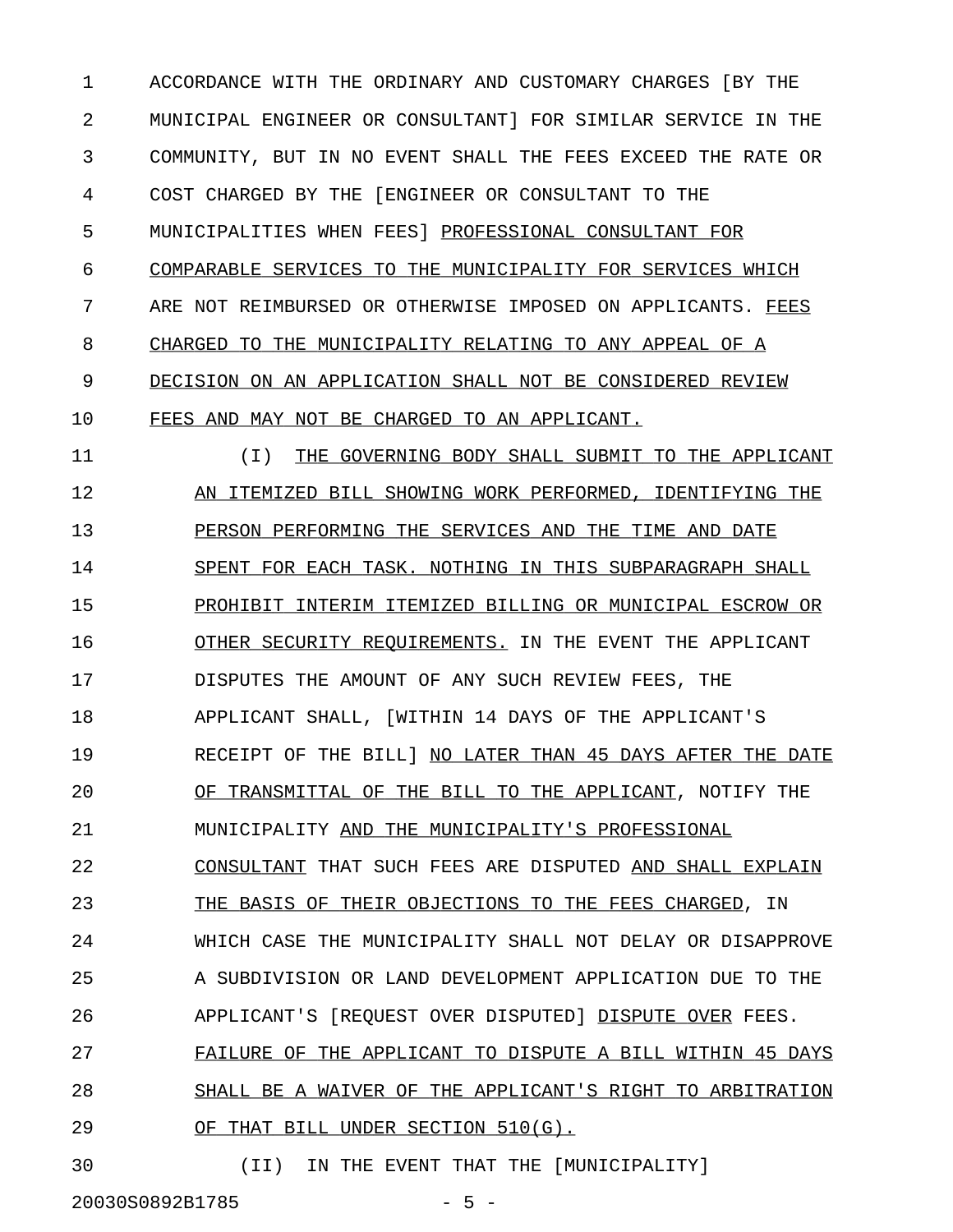1 MUNICIPALITY'S PROFESSIONAL CONSULTANT AND THE APPLICANT 2 CANNOT AGREE ON THE AMOUNT OF REVIEW FEES WHICH ARE 3 REASONABLE AND NECESSARY, THEN THE APPLICANT AND THE 4 MUNICIPALITY SHALL FOLLOW THE PROCEDURE FOR DISPUTE 5 RESOLUTION SET FORTH IN SECTION 510(G), PROVIDED THAT THE 6 [PROFESSIONALS] ARBITRATOR RESOLVING SUCH DISPUTE SHALL 7 BE OF THE SAME PROFESSION OR DISCIPLINE AS THE 8 [CONSULTANTS] PROFESSIONAL CONSULTANT WHOSE FEES ARE 9 BEING DISPUTED.

10  $(III)$  SUBSEQUENT TO A DECISION ON AN APPLICATION, 11 THE GOVERNING BODY SHALL SUBMIT TO THE APPLICANT AN 12 **ITEMIZED BILL FOR REVIEW FEES, SPECIFICALLY DESIGNATED AS** 13 A FINAL BILL. THE FINAL BILL SHALL INCLUDE ALL REVIEW 14 FEES INCURRED AT LEAST THROUGH THE DATE OF THE DECISION 15 ON THE APPLICATION. IF FOR ANY REASON ADDITIONAL REVIEW 16 IS REQUIRED SUBSEQUENT TO THE DECISION, INCLUDING 17 INSPECTIONS AND OTHER WORK TO SATISFY THE CONDITIONS OF 18 THE APPROVAL, THE REVIEW FEES SHALL BE CHARGED TO THE 19 APPLICANT AS A SUPPLEMENT TO THE FINAL BILL. 20 \* \* \* 21 SECTION 3. SECTION 510(G) OF THE ACT IS AMENDED TO READ: 22 SECTION 510. RELEASE FROM IMPROVEMENT BOND.--\* \* \* 23 (G) THE MUNICIPALITY MAY PRESCRIBE THAT THE APPLICANT SHALL 24 REIMBURSE THE MUNICIPALITY FOR THE REASONABLE AND NECESSARY 25 EXPENSE INCURRED [FOR] IN CONNECTION WITH THE INSPECTION OF 26 IMPROVEMENTS. THE APPLICANT SHALL NOT BE REQUIRED TO REIMBURSE 27 THE GOVERNING BODY FOR ANY INSPECTION WHICH IS DUPLICATIVE OF 28 INSPECTIONS CONDUCTED BY OTHER GOVERNMENTAL AGENCIES OR PUBLIC 29 UTILITIES. THE BURDEN OF PROVING THAT ANY INSPECTION IS 30 DUPLICATIVE SHALL BE UPON THE OBJECTING APPLICANT. SUCH 20030S0892B1785 - 6 -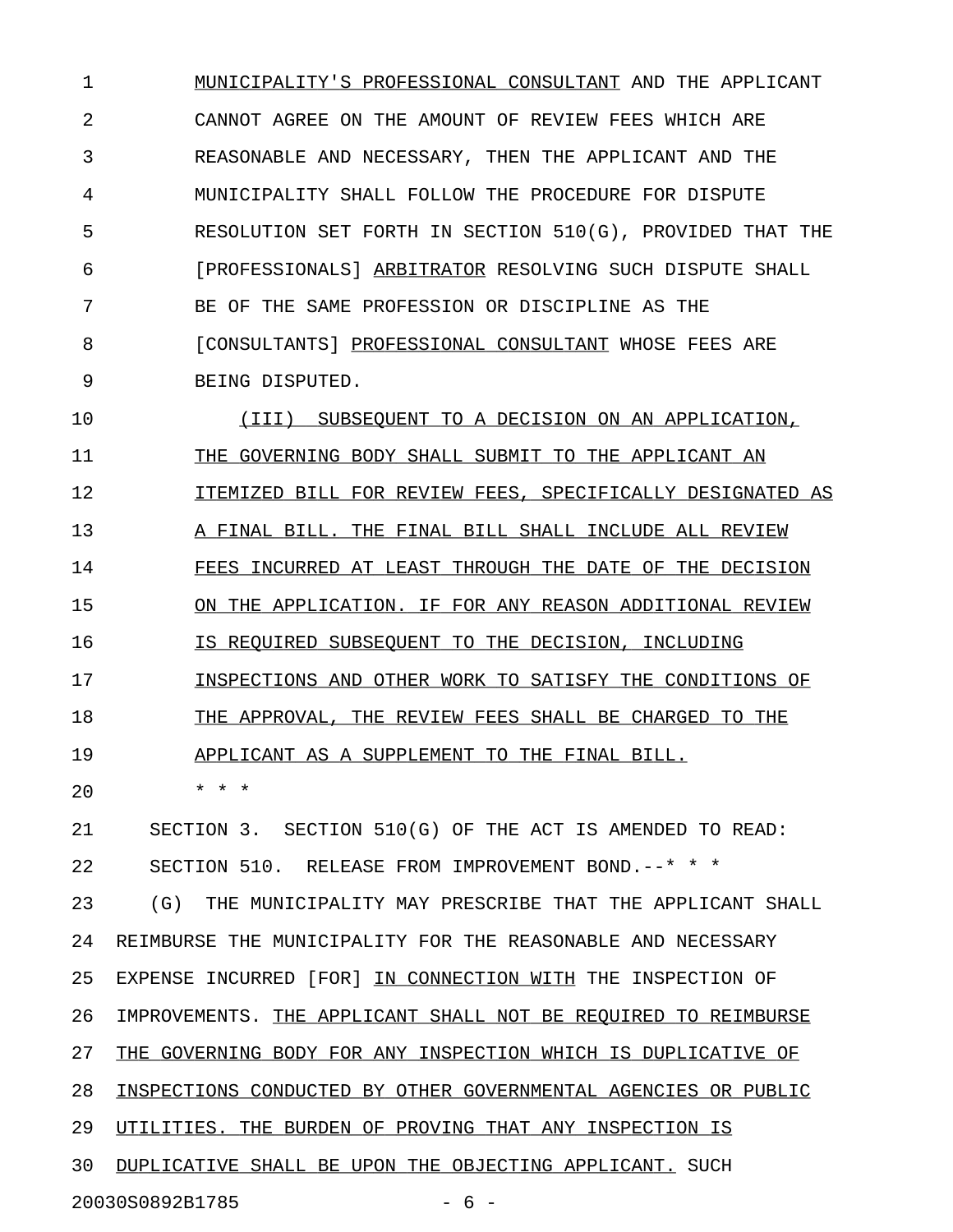1 REIMBURSEMENT SHALL BE BASED UPON A SCHEDULE ESTABLISHED BY 2 ORDINANCE OR RESOLUTION. SUCH EXPENSE SHALL BE REASONABLE AND IN 3 ACCORDANCE WITH THE ORDINARY AND CUSTOMARY FEES CHARGED BY THE 4 [MUNICIPAL ENGINEER OR CONSULTANT] MUNICIPALITY'S PROFESSIONAL 5 CONSULTANT FOR WORK PERFORMED FOR SIMILAR SERVICES IN THE 6 COMMUNITY, BUT IN NO EVENT SHALL THE FEES EXCEED THE RATE OR 7 COST CHARGED BY THE [ENGINEER OR] PROFESSIONAL CONSULTANT TO THE 8 [MUNICIPALITIES] MUNICIPALITY FOR COMPARABLE SERVICES WHEN FEES 9 ARE NOT REIMBURSED OR OTHERWISE IMPOSED ON APPLICANTS.

10 (1) THE GOVERNING BODY SHALL SUBMIT TO THE APPLICANT AN \_\_\_\_\_\_\_\_\_\_\_\_\_\_\_\_\_\_\_\_\_\_\_\_\_\_\_\_\_\_\_\_\_\_\_\_\_\_\_\_\_\_\_\_\_\_\_\_\_\_\_ 11 ITEMIZED BILL SHOWING THE WORK PERFORMED IN CONNECTION WITH 12 THE INSPECTION OF IMPROVEMENTS PERFORMED, IDENTIFYING THE 13 PERSON PERFORMING THE SERVICES AND THE TIME AND DATE SPENT 14 FOR EACH TASK. IN THE EVENT THE APPLICANT DISPUTES THE AMOUNT 15 OF ANY SUCH EXPENSE IN CONNECTION WITH THE INSPECTION OF 16 IMPROVEMENTS, THE APPLICANT SHALL, [WITHIN TEN WORKING DAYS 17 OF THE DATE OF BILLING] NO LATER THAN 30 DAYS AFTER THE DATE 18 OF TRANSMITTAL OF A BILL FOR INSPECTION SERVICES, NOTIFY THE 19 MUNICIPALITY AND THE MUNICIPALITY'S PROFESSIONAL CONSULTANT 20 THAT SUCH INSPECTION EXPENSES ARE DISPUTED AS UNREASONABLE OR 21 UNNECESSARY AND SHALL EXPLAIN THE BASIS OF THEIR OBJECTIONS 22 TO THE FEES CHARGED, IN WHICH CASE THE MUNICIPALITY SHALL NOT 23 DELAY OR DISAPPROVE A REQUEST FOR RELEASE OF FINANCIAL 24 SECURITY, A SUBDIVISION OR LAND DEVELOPMENT APPLICATION OR 25 ANY APPROVAL OR PERMIT RELATED TO DEVELOPMENT DUE TO THE 26 APPLICANT'S [REQUEST OVER DISPUTED ENGINEER EXPENSES.] 27 DISPUTE OF INSPECTION EXPENSES. FAILURE OF THE APPLICANT TO 28 DISPUTE A BILL WITHIN 30 DAYS SHALL BE A WAIVER OF THE 29 APPLICANT'S RIGHT TO ARBITRATION OF THAT BILL UNDER THIS 30 SECTION.

20030S0892B1785 - 7 -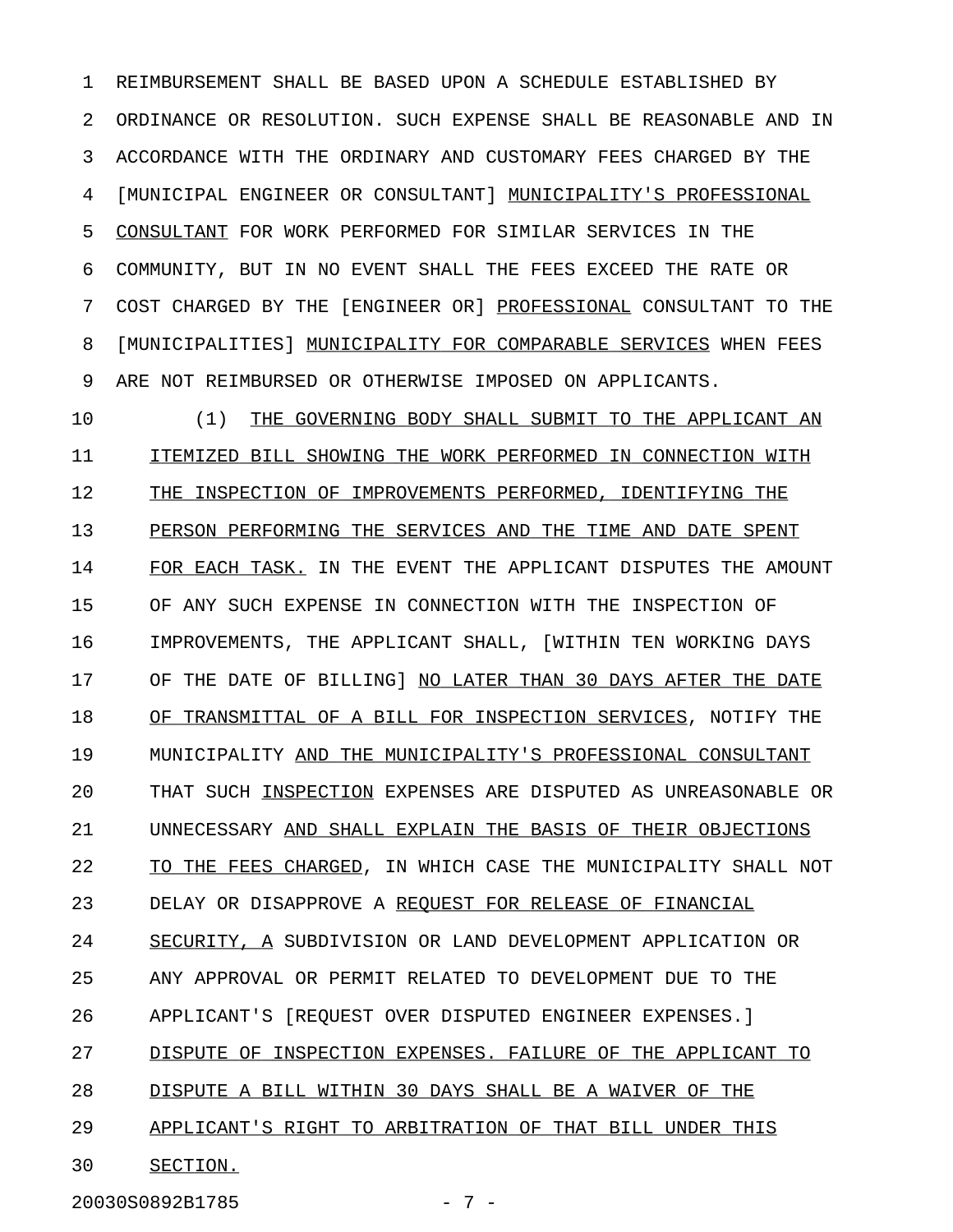1 (1.1) SUBSEQUENT TO THE FINAL RELEASE OF FINANCIAL \_\_\_\_\_\_\_\_\_\_\_\_\_\_\_\_\_\_\_\_\_\_\_\_\_\_\_\_\_\_\_\_\_\_\_\_\_\_\_\_\_\_\_\_\_\_\_\_\_\_\_ 2 SECURITY FOR COMPLETION OF IMPROVEMENTS FOR A SUBDIVISION OR 3 LAND DEVELOPMENT, OR ANY PHASE THEREOF, THE PROFESSIONAL 4 CONSULTANT SHALL SUBMIT TO THE GOVERNING BODY A BILL FOR 5 INSPECTION SERVICES, SPECIFICALLY DESIGNATED AS A FINAL BILL. 6 THE FINAL BILL SHALL INCLUDE INSPECTION FEES INCURRED THROUGH 7 THE RELEASE OF FINANCIAL SECURITY.

8 (2) IF[, WITHIN 20 DAYS FROM THE DATE OF BILLING, THE 9 MUNICIPALITY | THE PROFESSIONAL CONSULTANT AND THE APPLICANT 10 CANNOT AGREE ON THE AMOUNT OF EXPENSES WHICH ARE REASONABLE 11 AND NECESSARY, THEN THE APPLICANT [AND MUNICIPALITY] SHALL 12 HAVE THE RIGHT, WITHIN 45 DAYS OF THE TRANSMITTAL OF THE 13 FINAL BILL OR SUPPLEMENT TO THE FINAL BILL TO THE APPLICANT, 14 TO REQUEST THE APPOINTMENT OF ANOTHER PROFESSIONAL CONSULTANT 15 TO SERVE AS AN ARBITRATOR. THE APPLICANT AND PROFESSIONAL 16 CONSULTANT WHOSE FEES ARE BEING CHALLENGED SHALL [JOINTLY], 17 BY MUTUAL AGREEMENT, APPOINT ANOTHER PROFESSIONAL [ENGINEER 18 LICENSED AS SUCH IN THE COMMONWEALTH OF PENNSYLVANIA] 19 CONSULTANT TO REVIEW [THE SAID EXPENSES] ANY BILLS THE 20 APPLICANT HAS DISPUTED AND WHICH REMAIN UNRESOLVED AND MAKE A 21 DETERMINATION AS TO THE AMOUNT THEREOF WHICH IS REASONABLE 22 AND NECESSARY. THE ARBITRATOR SHALL BE OF THE SAME PROFESSION 23 AS THE PROFESSIONAL CONSULTANT WHOSE FEES ARE BEING 24 CHALLENGED.

25 (3) THE [PROFESSIONAL ENGINEER] ARBITRATOR SO APPOINTED 26 SHALL HEAR SUCH EVIDENCE AND REVIEW SUCH DOCUMENTATION AS THE 27 [PROFESSIONAL ENGINEER] ARBITRATOR IN HIS OR HER SOLE OPINION 28 DEEMS NECESSARY AND SHALL RENDER A DECISION [WITHIN] NO LATER 29 THAN 50 DAYS [OF THE BILLING DATE. THE APPLICANT] AFTER THE 30 DATE OF APPOINTMENT. BASED ON THE DECISION OF THE ARBITRATOR, 20030S0892B1785 - 8 -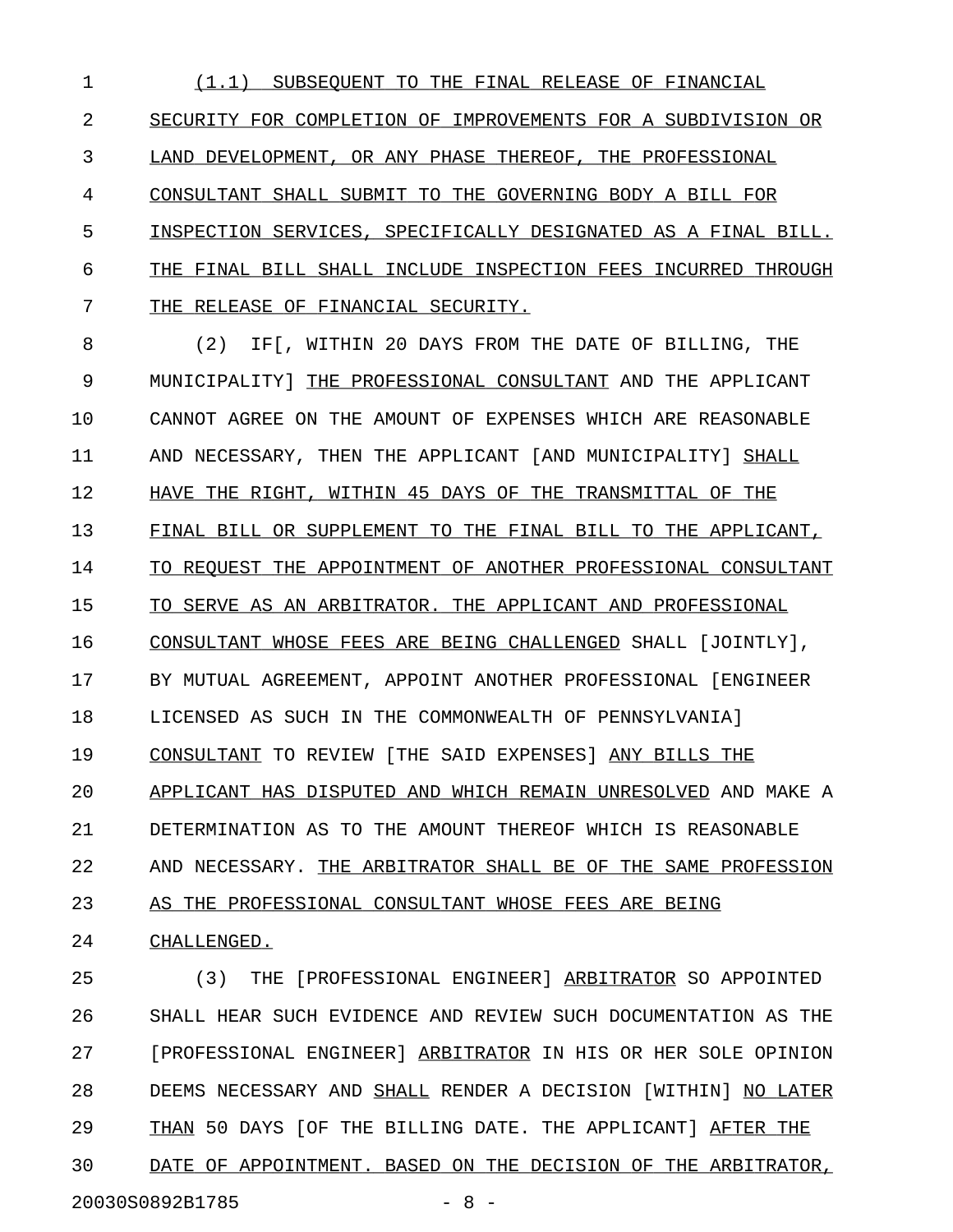1 THE APPLICANT OR THE PROFESSIONAL CONSULTANT WHOSE FEES WERE 2 CHALLENGED SHALL BE REQUIRED TO PAY [THE ENTIRE AMOUNT 3 DETERMINED IN THE DECISION IMMEDIATELY. ] ANY AMOUNTS 4 NECESSARY TO IMPLEMENT THE DECISION WITHIN 60 DAYS. IN THE 5 EVENT THE MUNICIPALITY HAS PAID THE PROFESSIONAL CONSULTANT 6 AN AMOUNT IN EXCESS OF THE AMOUNT DETERMINED TO BE REASONABLE 7 AND NECESSARY, THE PROFESSIONAL CONSULTANT SHALL WITHIN 60 8 DAYS REIMBURSE THE EXCESS PAYMENT.

9 (4) IN THE EVENT THAT THE [MUNICIPALITY] MUNICIPALITY'S \_\_\_\_\_\_\_\_\_\_\_\_\_\_ 10 PROFESSIONAL CONSULTANT AND APPLICANT CANNOT AGREE UPON THE 11 [PROFESSIONAL ENGINEER] ARBITRATOR TO BE APPOINTED WITHIN 20 12 DAYS OF THE [BILLING DATE] REQUEST FOR APPOINTMENT OF AN 13 ARBITRATOR, THEN, UPON APPLICATION OF EITHER PARTY, THE 14 PRESIDENT JUDGE OF THE COURT OF COMMON PLEAS OF THE JUDICIAL 15 DISTRICT IN WHICH THE MUNICIPALITY IS LOCATED (OR IF AT THE 16 TIME THERE BE NO PRESIDENT JUDGE, THEN THE SENIOR ACTIVE 17 JUDGE THEN SITTING) SHALL APPOINT SUCH [ENGINEER] ARBITRATOR, 18 WHO, IN THAT CASE, SHALL BE NEITHER THE [MUNICIPAL ENGINEER] 19 MUNICIPALITY'S PROFESSIONAL CONSULTANT NOR ANY PROFESSIONAL 20 [ENGINEER] CONSULTANT WHO HAS BEEN RETAINED BY, OR PERFORMED 21 SERVICES FOR, THE MUNICIPALITY OR THE APPLICANT WITHIN THE 22 PRECEDING FIVE YEARS.

23 (5) [THE FEE OF THE APPOINTED PROFESSIONAL ENGINEER FOR 24 DETERMINING THE REASONABLE AND NECESSARY EXPENSES SHALL BE 25 PAID BY THE APPLICANT IF THE AMOUNT OF PAYMENT REQUIRED IN 26 THE DECISION IS EQUAL TO OR GREATER THAN THE ORIGINAL BILL. 27 IF THE AMOUNT OF PAYMENT REQUIRED IN THE DECISION IS LESS 28 THAN THE ORIGINAL BILL BY \$1,000 OR MORE, THE MUNICIPALITY 29 SHALL PAY THE FEE OF THE PROFESSIONAL ENGINEER, BUT OTHERWISE 30 THE MUNICIPALITY AND THE APPLICANT SHALL EACH PAY ONE-HALF OF 20030S0892B1785 - 9 -